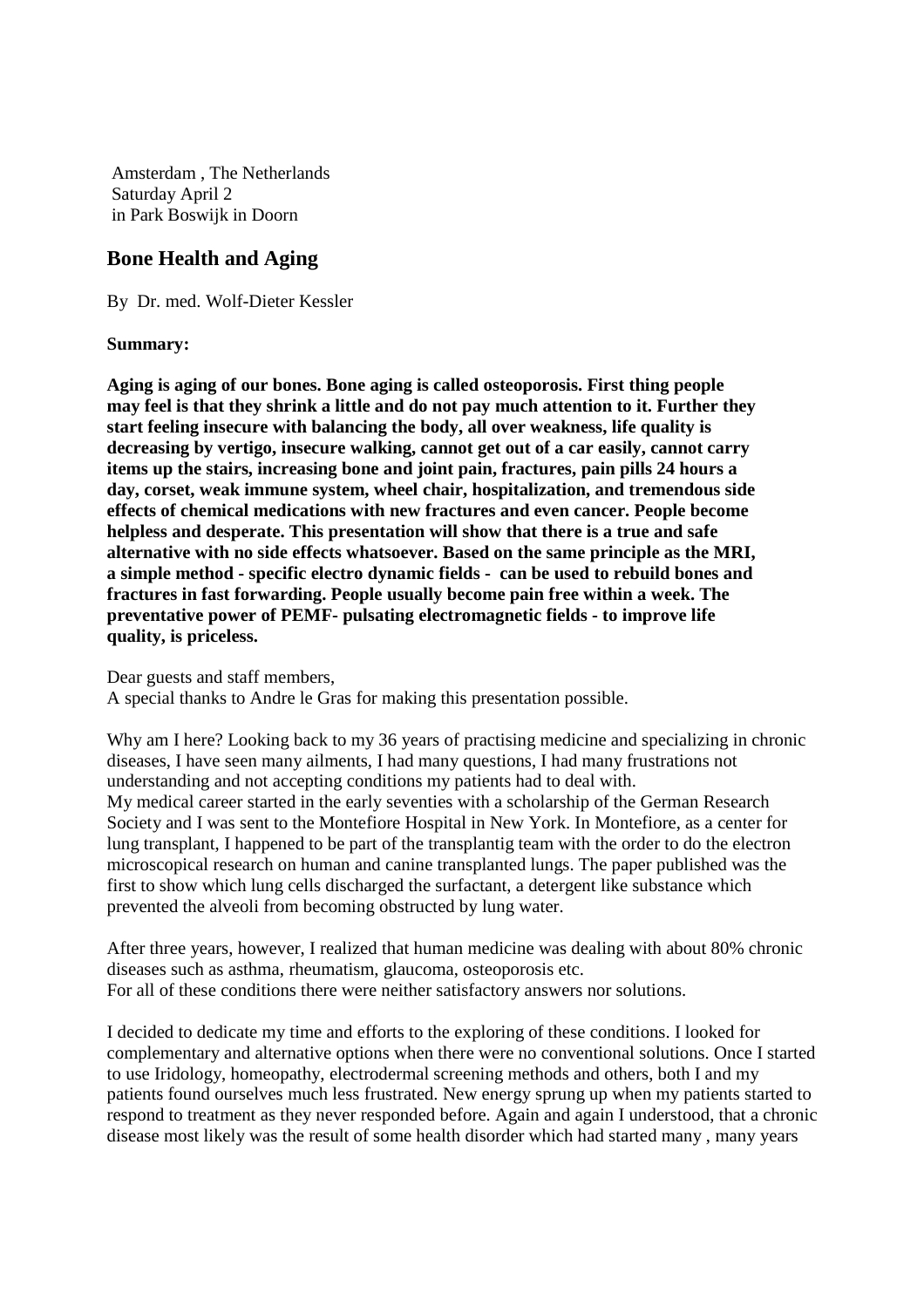ago and was mostly forgotten by the patient. However, Functional Medicine brought these things to the surface and guided me and the patient to follow a layer by layer pathway. You are now not far away from understanding that the same disease could have completely different roots in different patients. Accordingly it had to be treated individually. Usually there is a lot of work and effort needed for each individual condition and patient. That is why I created and trained a competent team. Knowing that - by all means – I alone would be totally incapable to do that job all by myself. For a long time we were a staff of 20 and have now cut back to a team of 13. Two essential partners of mine are with us today, my wife Antje and Karin van Hülsen , ND who is the chief of staff.

For 25 years we have been working together in order to find standard methods to simplify treatment. In other words: as most of the diseases have to be treated individually, varying from patient to patient, there was the question whether a condition such as aging in general needed a standard treatment compatible for anybody. For instance: was there an option to treat osteoporosis – bone aging – with a standard procedure which would guarantee a positive result for everybody? If one can reduce bone aging, the whole physical and mental condition of the patient will improve. The American Osteoporosis Foundation states that there are about 44 million people affected by severe or lesser bone loss in the US.

Bone aging goes along with aging in general, increasing instability of the person, insecurity because of physical instability, vertigo, impaired sleep, weak immun system, fractures, pain, corsette, hospitalization, helplessness – in short: decreasing life quality.

Conventional therapies fail in 90% as shown recently in an international study by GfK. The backbone of conventional therapies are Calcium, vitamin D\* ,Phosamax, and analgetics (pain relief). All of these are extremely dissatisfactory. Phosamax is very dangerous, ineffective and may cripple you:

- \* Eye problems such as blurry vision, pain and swelling
- \* Thigh bone fractures and osteonecrosis of the jaw
- \* Liver damage and renal (kidney) failure
- \* Atrial fibrillation
- \* Esophageal cancer
- \* Hypocalcemia (blood calcium levels are too low)

Not until about five years ago we found the answer. In order to improve life quality and to counteract bone aging and osteoporosis we could use a specific wave system. With a specific frequency code we had safe and guaranteed access to even get a patient pain free within a week. There were no side effects whatsoever.

This remarkable fact is hard to believe. However, I will share with you the scientifc groundwork which had been established mainly by two people: Professor Harold Saxton Burr from Yale University, USA and William Ross Adey MD, an Australian-American physician. Later there had been extensive studies of bone treatment with pulsed electromagnetic fields by Bassett and al. which were very promising. Thousands of patients had been successfully treated. Before Bassett died, he published a paper expressing his deep frustration about the obstructive behavior of the FDA in the United States (James Oschman) . Blue Shield in Mississippi performed numerous studies on successful bone treatment with pulsed electromagnetic fields.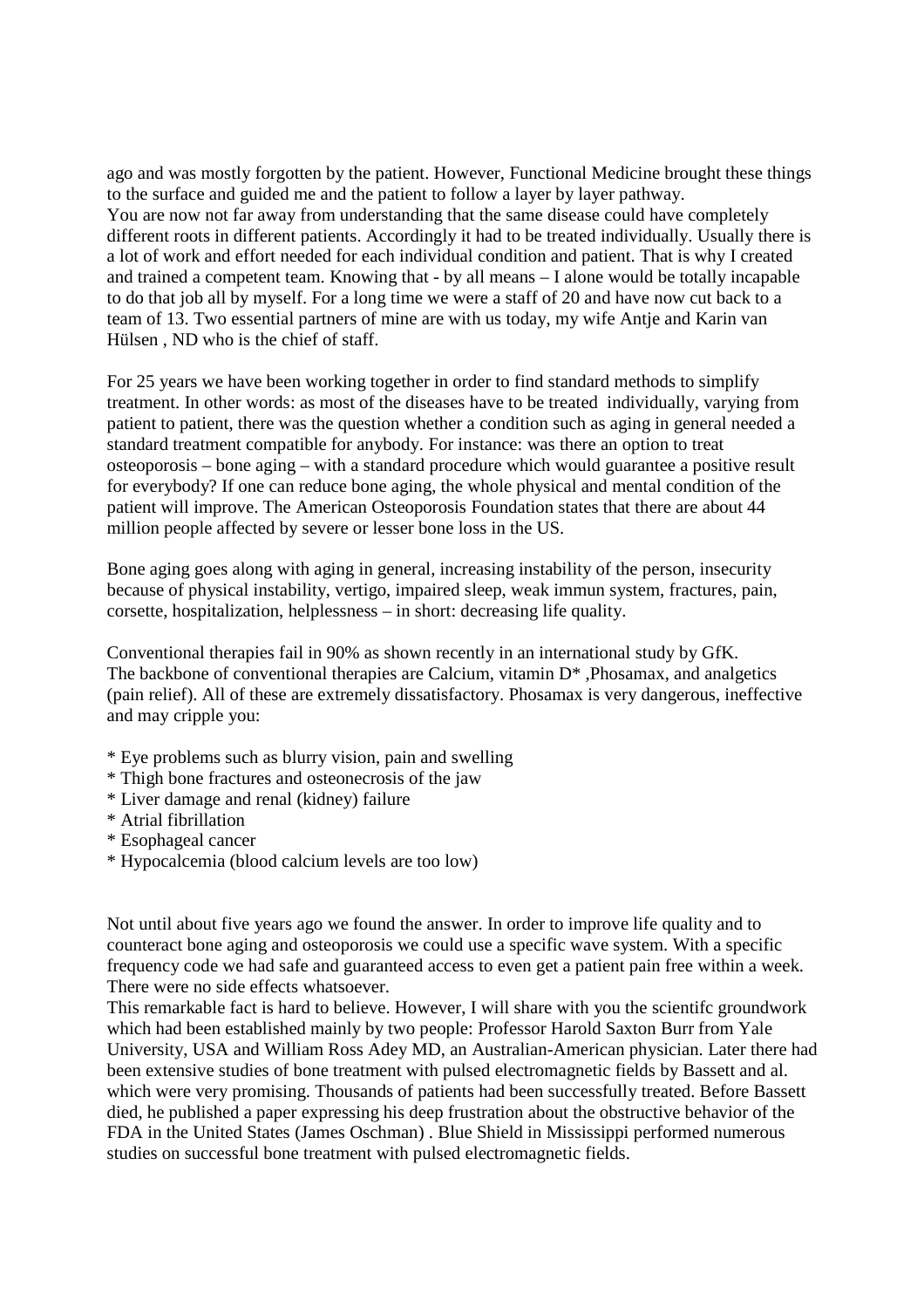So this method is not new. New is a special frequency code in combination with a specific applicator which guarantees access to osteoporosis in prevention and treatment. Patients with pain and fractures become pain free and stable within a week.

It was a professor at Yale University, Harold Saxton Burr, who did the groundbreaking research some 40-50 years ago. When he learnt that a frog could regrow an amputated limp the same way the salamander does it. You only must provide a negatively charged electromagnetic field for the frog the same way the salamander builds it up by himself in case of amputation. Then the frog will regrow a leg, too.

Burr then tested all kinds of living species, plants, trees, animals, and humans. The result was his statement that any live has its roots in a pulsating electromagnetic fields. The field is the matrix which serves as a blueprint for any organic structure or chemical reaction. He called it L-field or Life – field.

Accordingly, if you support and boost that field, live functions will unfold.

The other groundbreaking scientist was William Ross Adey, a medical doctor, who discovered that a very low frequency and intensity for induction is needed in order to evoke a cellular response. To his honor this frequency and intensity tunnel is called "Adey Window".

As a summary: if you stimulate the electromagnetic field of an organ or body with another specific field, using very low frequency and intensity, you kick start response. Response means: chemical reactions, enzymatic activity, and tissue repair

*Once I understood that, I also understood that if I yell at my wife, she does not do anything. When I whisper, she does everything for me.* 

The ONDAMED technology honors these facts plus it uses a specific fequency code which has proven to work without failure in osteoporosis (Kessler, van Huelsen et al., 2006)

The mechanisms in quantum physics have been described in numerous presentations in (www.drkessler.com) both under speeches/publications and Dr. Kessler's e-book on ONDAMED In short: if two matching fields interact and meet in space, a new signature is formed through space resonance phenomena. The new signature is like a key to kick start both chemical and neuronal actions (Milo Wolf, Fraser)

Millions of suffering people worldwide could benefit both from prevention and treatment if they only hear this message.

Thanks to Rolf Binder, the inventor of ONDAMED and to you for letting me share this with you, today.

## **Acknowledgements**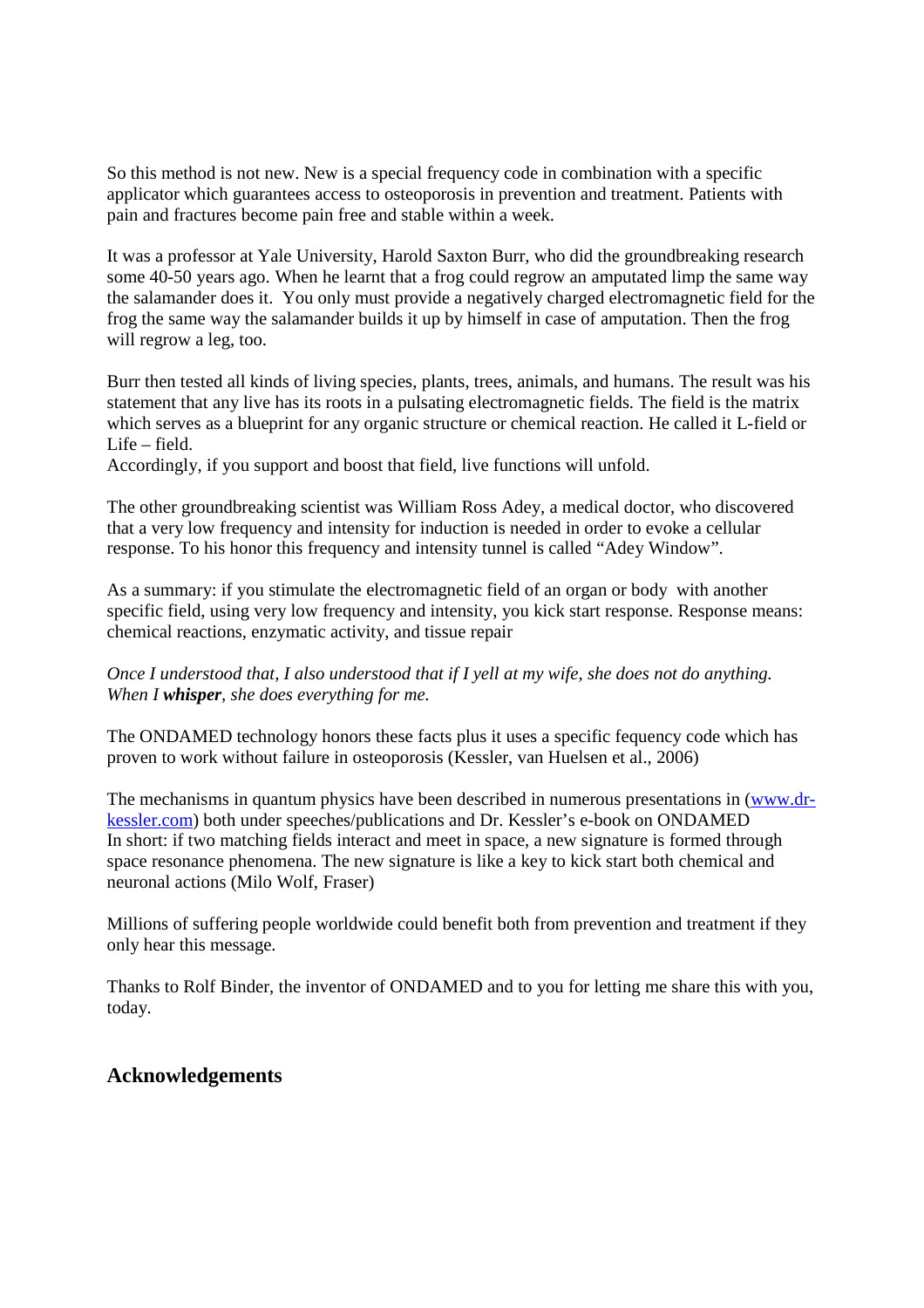- **Adey, W.R.**: Zelluläre Mikroumgebung und Signale durch die Zellmembran. Med. Abtlg., Californien 92357, Prog. Clin. Biol. Res. (USA) 1988, 257, p 81-106, ISSN 0361- 7742
- **H.S.Burr, Neville Spearman**, : London, 1972, Bibliographical Appendix, *Blueprint for Immortality The Electric Patterns of Life*
- **H.S.Burr, Neville Spearman**,: London, 1972. Foreword. *Blueprint for Immortality The Electric Patterns of Life*
- **Adey, W.R., Lawrence A. F.:** Wechselwirkung nicht linearer Wellen-Mechanismen zwischen erregbarem Gewebe und Elektromagnetischen Feldern. Neurol. Res. 1982, 4 (1- 2), Seite 3 115-53ä. ISSN 0161-6412, Journal Code: N Y 9
- **Fraser et al:** Decoding The Human Body Field, Healing Arts Press, Rochester, Vermont, 2008
- **Kessler, W.-D.,:** ONDAMED Advanced Training Seminar, Hilton Garden Inn, Newburgh, New York, June 11-13, 2010, www.dr-kessler.com, speeches/publications
- **Kessler, W.-D.:** e-book on ONDAMED, March 20, 2010, www.dr-kessler.com
- **Coschman, James L.:** Energy medicine, 2000, Churchill Livingstone, page 75
- **Wolff, Milo**: Exploring the Physics of the Unknown Universe: An Adventurer's Guide. Manhattan Beach, California, Technotran Press, 1990
- **Markov, Marko S.** "Expanding Use of Pulsed Electromagnetic Field Therapies." Electromagnetic Biology & Medicine 26.3 (2007): 257-274. Academic Search Complete. EBSCO. Web. 10 June 2010.
- **Mooney, V**. "A randomized double-blind prospective study of the efficacy of pulsed electromagnetic fields for interbody lumbar fusions." Spine 15.7 (1990): 708-712. MEDLINE. EBSCO. Web. 10 June 2010.
- **CHAPLIN, Joyce E.** The first scientific American; Benjamin Franklin and the pursuit of genius. Perseus, Basic Books. 421 p. illus. notes, index, c2006.0-465-00956-5.
- **Inoue, S, et al.** "Electret induced callus formation in the rat." Clinical Orthopaedics And Related Research 124 (1977): 57-58. MEDLINE. EBSCO. Web. 10 June 2010
- **Bassett CA, Pawluk RJ, Pilla AA**. Acceleration of Fracture Repair by Electromagnetic Fields. A Surgically Noninvasive Method. Ann N Y Acad Sci 1974;238:242-62.
- **Bassett CA, Pawluk RJ, Pilla AA**. Augmentation of Bone Repair by Inductively H Coupled Electromagnetic Fields. Science 1974;184:575-7.
- **Bassett CA, Pilla AA, Pawluk RJ.** A non-operative salvage of surgically-resistant pseudarthroses and non-unions by pulsing electromagnetic fields. A preliminary report. Clin Orthop 1977;124:128-43.
- **Bassett CA, Mitchell SN, Norton L, Pilla A**. Repair of Non-Unions by Pulsing Electromagnetic Fields. Acta Orthop Belg 1978;44:706-24.
- **Mackenzie, Donald, and Francis D Veninga**. "Reversal of delayed union of anterior cervical fusion treated with pulsed electromagnetic field stimulation: case report." Southern Medical Journal 97.5 (2004): 519-524. MEDLINE. EBSCO. Web. 10 June 2010.
- **Bose, B.** "Outcomes after posterolateral lumbar fusion with instrumentation in patients treated with adjunctive pulsed electromagnetic field stimulation." Advances In Therapy 18.1 (2001): 12-20. MEDLINE. EBSCO. Web. 10 June 2010.
- **Blue Cross & Blue Shield of Mississippi:** "Pulsed electromagnetic field systems with FDA PMA include the EBI Bone Healing System® from Electrobiology, Inc., which was